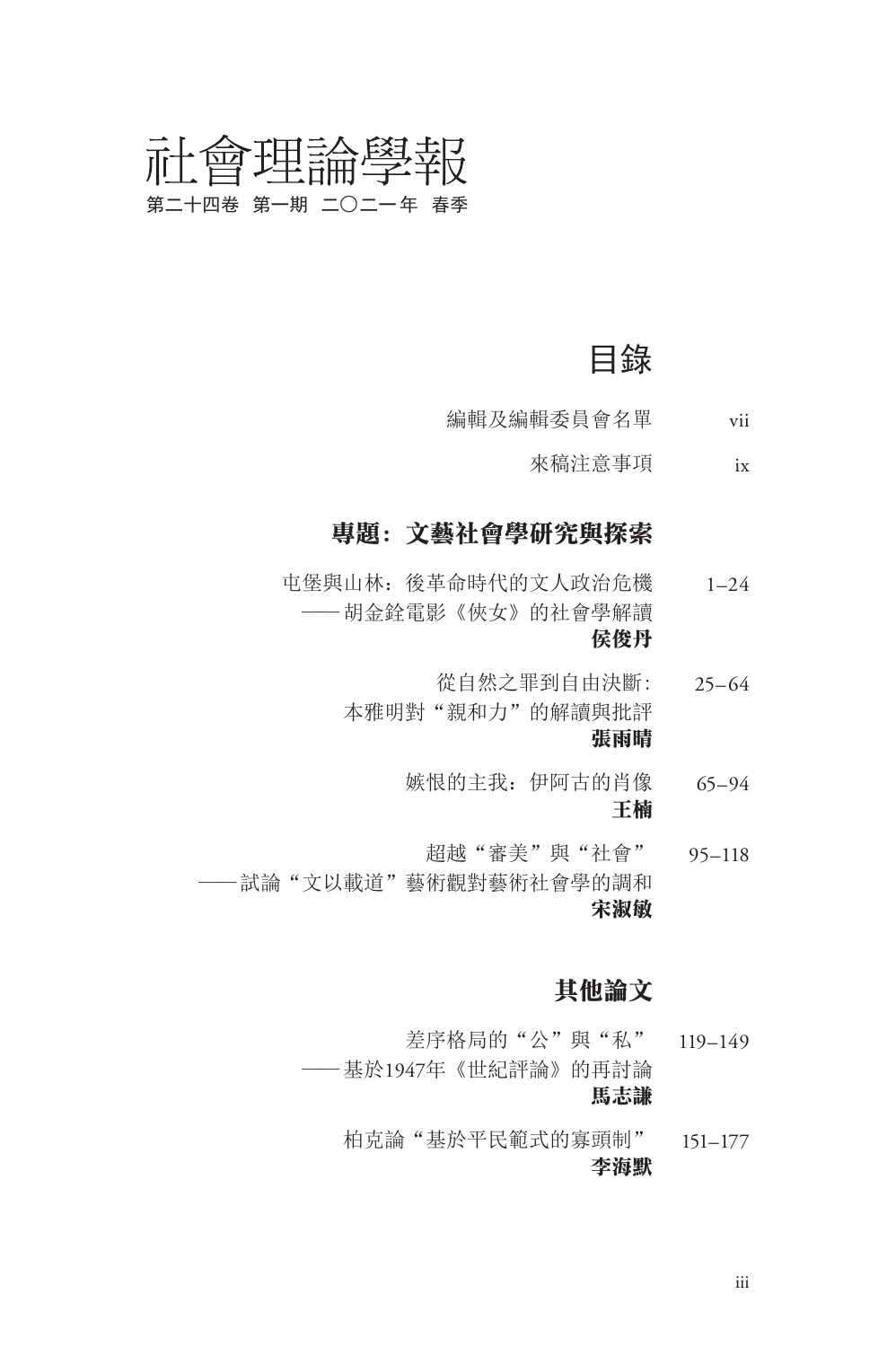- 空間社會個例:深描、反思與想象 179–210 朱亞坤
- "禮失而求諸野" 211–242 ——以凌純聲的宗廟與社稷研究為例 李會肖

### 演講

中國籍天主教神職人員與天主教在清朝中葉的本土化 243–254 鄢華陽 姚遠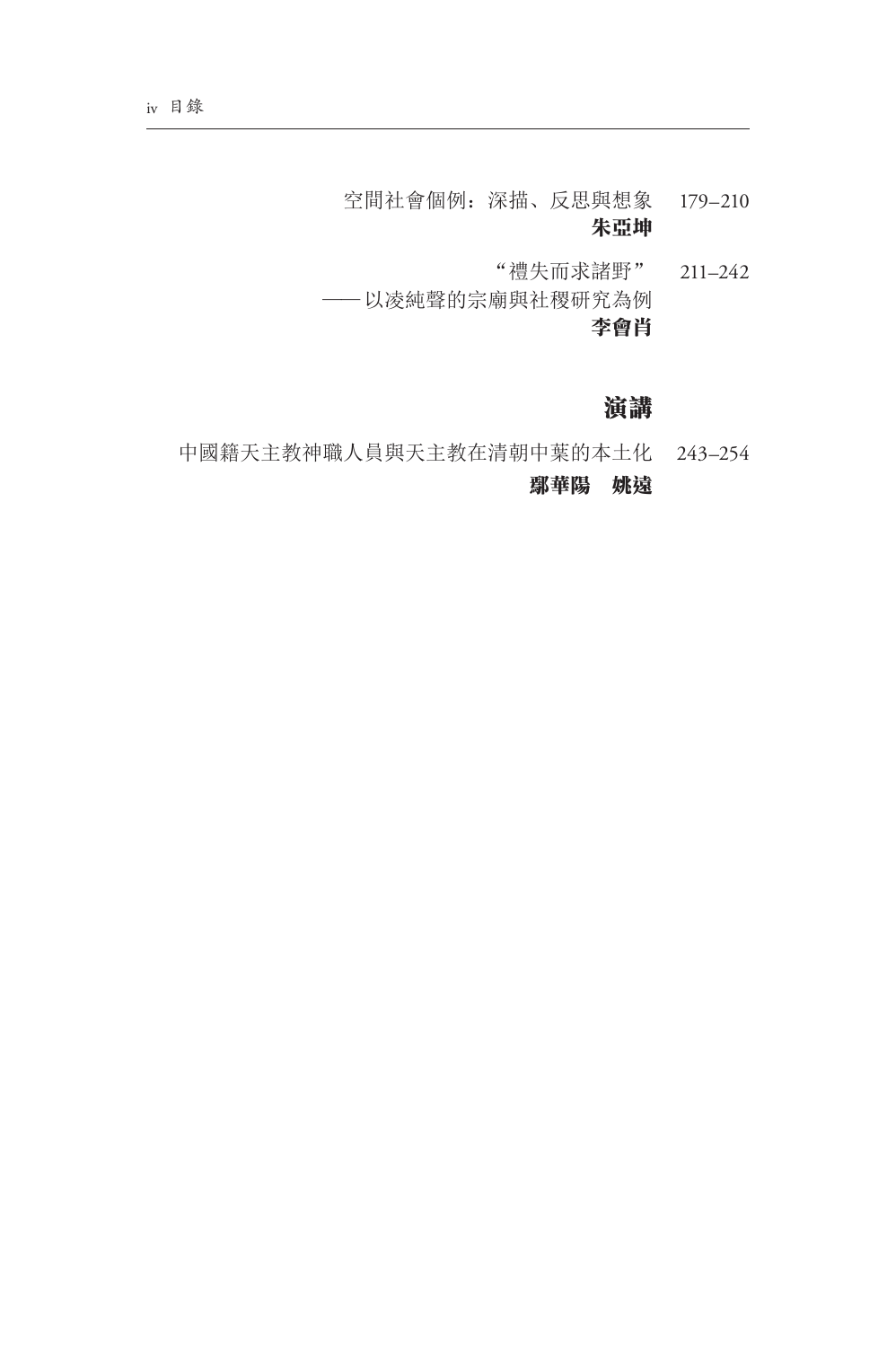# Journal of Social Theory

Volume 24 Number 1 Spring 2021

#### **CONTENTS**

- Editors and Editorial Board vii
- Information for Contributors ix

## **SPECIAL ISSUE: SOCIOLOGY OF LITERATURE AND ART**

- Fortress and Shanlin: A Sociological Analysis on the Crises of Literati Politics after Revolutions in King Hu's A Touch of Zen  $1 - 24$ **Jundan HOU**
	- From Natural Guilt to Decision: Benjamin's Interpretation and Criticism on "Elective Affinities"  $25 - 64$ **Yuqing ZHANG**
		- The Jealous "I": A Portrait of Iago 65–94 **Nan WANG**
- Beyond "Aesthetics" and "Society" — A Tentative Reconciliation of the Artistic View of "Writings are for Conveying Truth" to the Sociology of Art 95–118 **Shuming SONG**

### **ARTICLES**

- The Morality and Selfishness in the Concept of Chaxugeju: A Re-discussion Based on *The Comment of Century* of 1947 119–149 **Zhiqian MA**
	- Edmund Burke on the Irish Protestant Plebeian Oligarchy 151–177 **Haimo LI**